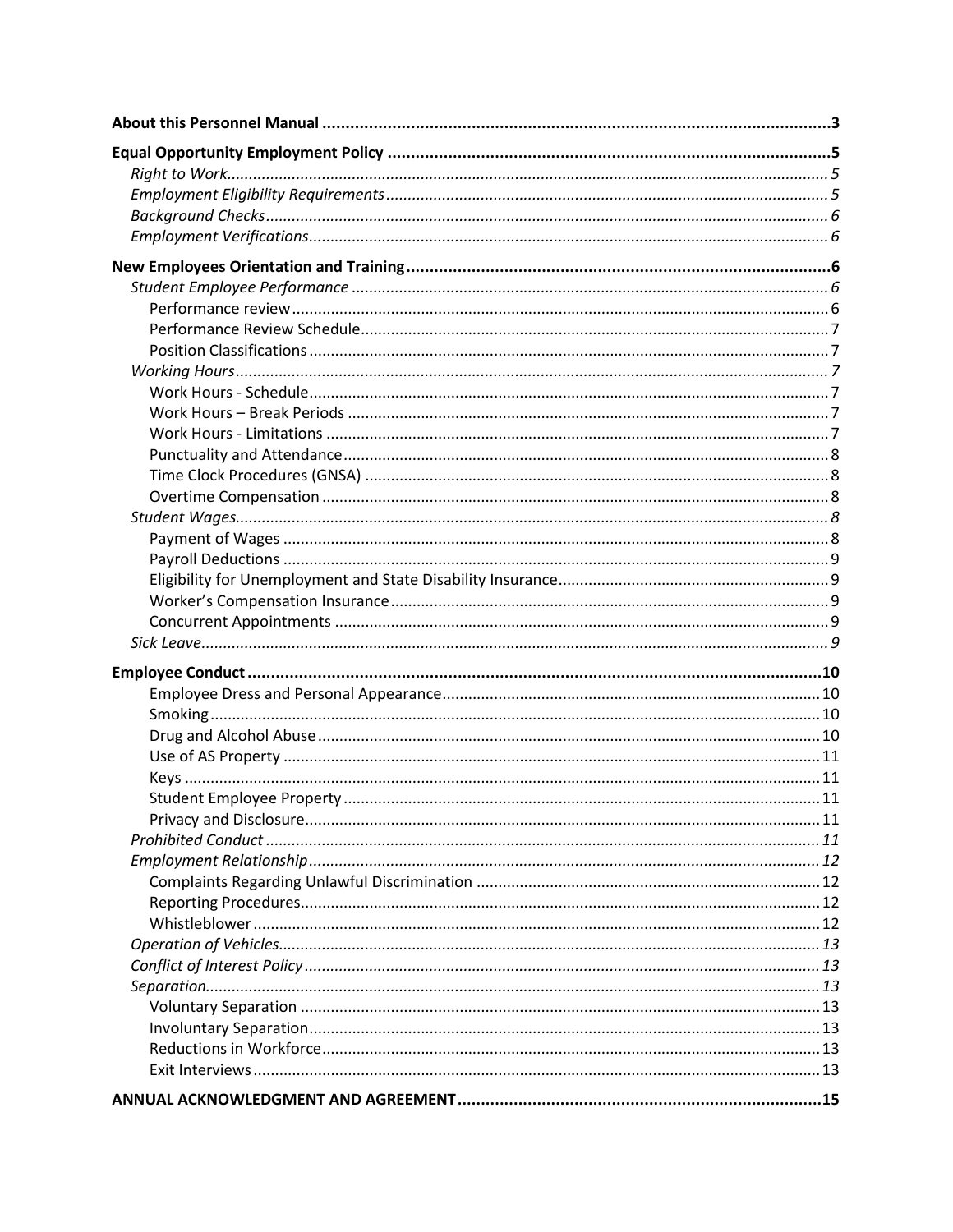# Student Employee Personnel Manual

Updated: 10/04/2019

Welcome to the Associated Students, California State University, Northridge, Inc. (AS). This Student Employee Personnel Manual serves as the guide for the student employee relationship.

The AS is composed of many different departments, all created to service the interest of students. Student Government (AS Senate), Children's Center, Ticket Office, Outdoor Adventures, Sustainability and Recycling, Sport Clubs, Athletic Training and Productions are all departments of AS.

# <span id="page-2-0"></span>About Associated Students

#### OUR ORGANIZATION

Associated Students (A.S.) was established on July 1, 1958, and incorporated on June 14, 1961. A.S. is a non-profit auxiliary corporation serving the students of the California State University, Northridge ("CSUN") community through a multi-million dollar budget. Its mission is to serve as:

"…the primary advocate for students at California State University, Northridge and to provide excellent and meaningful programs and services designed to create and enhance a spirited, learning-focused campus environment."

A.S. membership is composed of all regularly enrolled students, undergraduate and graduate, and its primary source of funding is from mandatory student body fees. It is the only recognized governing organization representing all CSUN students.

A.S. provides financial support for a wide variety of activities, including in-house programs such as the Children's Center which is staffed by professional teachers. A.S. also operates a Ticket Office located in the University Student Union, and it provides publicity support to A.S. programs, clubs and organizations. Recreational activities are provided through the Sport Clubs and Outdoor Adventure programs. A.S. coordinates the campus Sustainability and Recycling Program and offers lectures, concerts and other educational and entertainment programs through A.S. Productions. All general business of A.S. is conducted in the A.S. Administration suite, the Student Leadership suite and through the A.S. Accounting Office located in the southwest wing of the University Student Union. A.S. also manages its own human resources, risk management, marketing and technology support functions.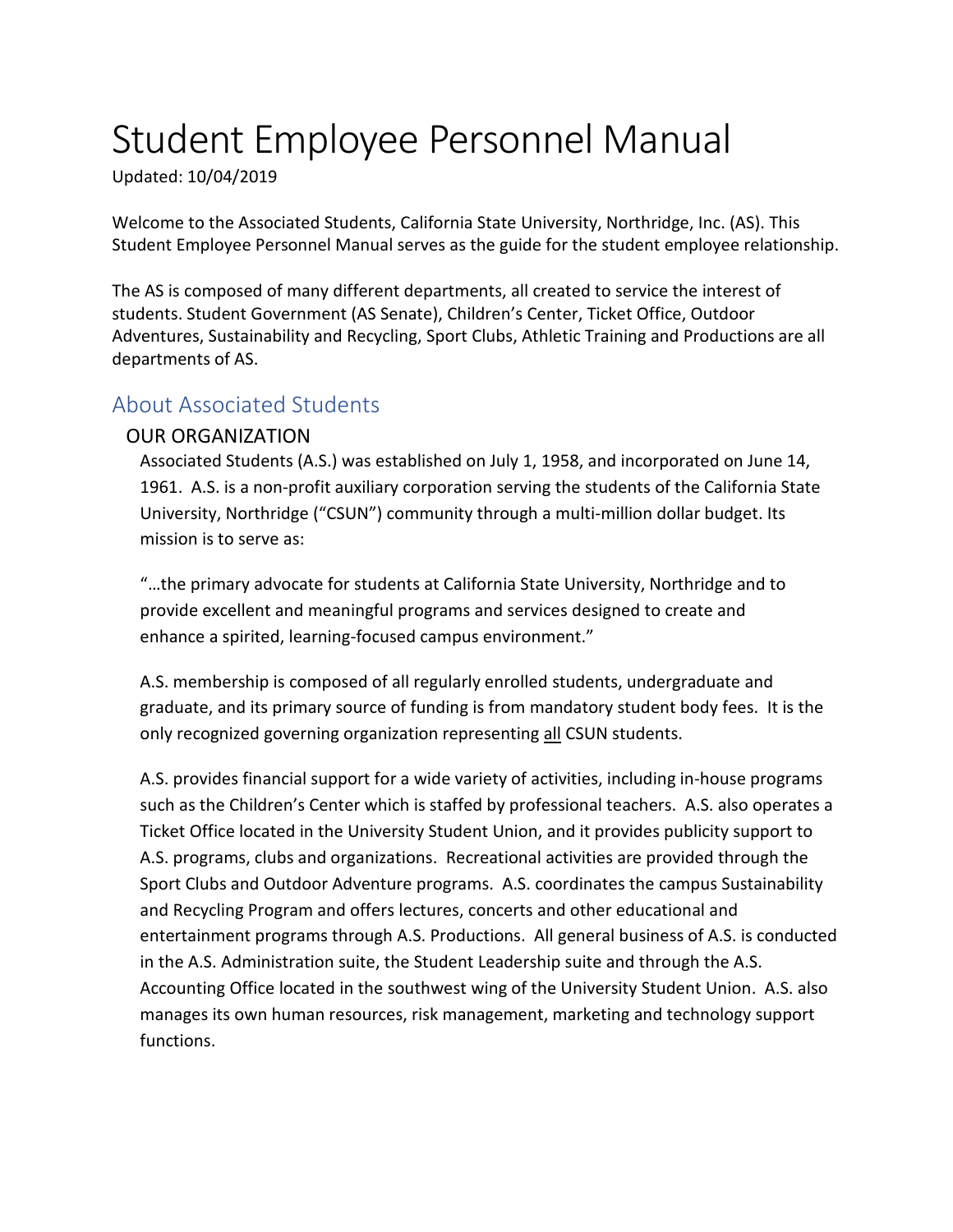Through its officers and senators, A.S. is represented on most of the CSUN boards and committees working for the betterment of collegiate life for students. A.S. is also a member of organizations such as the California State Student Association whose purposes are to lobby for student issues in the state legislature and with the California State University Board of Trustees. Student fees and tuition, academic programs, and financial aid are some of the areas of concern for these lobby groups.

A.S. is constantly striving to enhance the role of the students in the governance process, provide organization and leadership skills to its members, and provide a balanced funding path to out-of-class learning experiences.

#### OUR STRUCTURE

The Executive Branch, Legislative Branch and Judicial Court A.S. Student Leadership is divided into three branches: (1) executive, (2) legislative and (3) Judicial Court. The A.S. President, A.S. Vice President, and the A.S. Executive Director head the executive branch. In order to carry out the mission and goals of A.S., the A.S. President appoints a number of student leaders to various boards and committees. The most notable are the Chair of Finance, Chair of Personnel the Chief of Staff, and the Attorney General. Other positions include the Chair of Elections, Chair of Clubs and Organizations and the Chair of Legislative Affairs.

As part of A.S. executive branch, the A.S. Executive Director is responsible for the daily personnel function for all A.S. employees. In addition, the A.S. Executive Director provides advice and assistance to all A.S. programs and assists clubs/organizations and university programs in understanding the business policies and procedure of Associated Students. The A.S. Executive Director also arranges for general student and A.S. employee health, dental, general insurance, legal coverage, and employee retirement benefits.

The A.S. Senate (also known as the Board of Directors represents the legislative branch of A.S. The student body elects its membership of 22 senators from the academic colleges and the class standings: lower division, upper division, and graduate division. Three standing committees: Internal Affairs, External Affairs and University Affairs provide for review and formulation of all legislative action. The A.S. President and A.S. Vice President are voting members of the Senate.

A.S. also has a judiciary body called the Judicial Court. The Judicial Court comprises five students, and a member of the Senate, who are appointed by the A.S. President and confirmed by the Senate. Its primary function is to rule on constitutional issues, which may arise, from student actions, election activities, club chartering, and similar concerns. The Judicial Court is assisted by the A.S. Attorney General.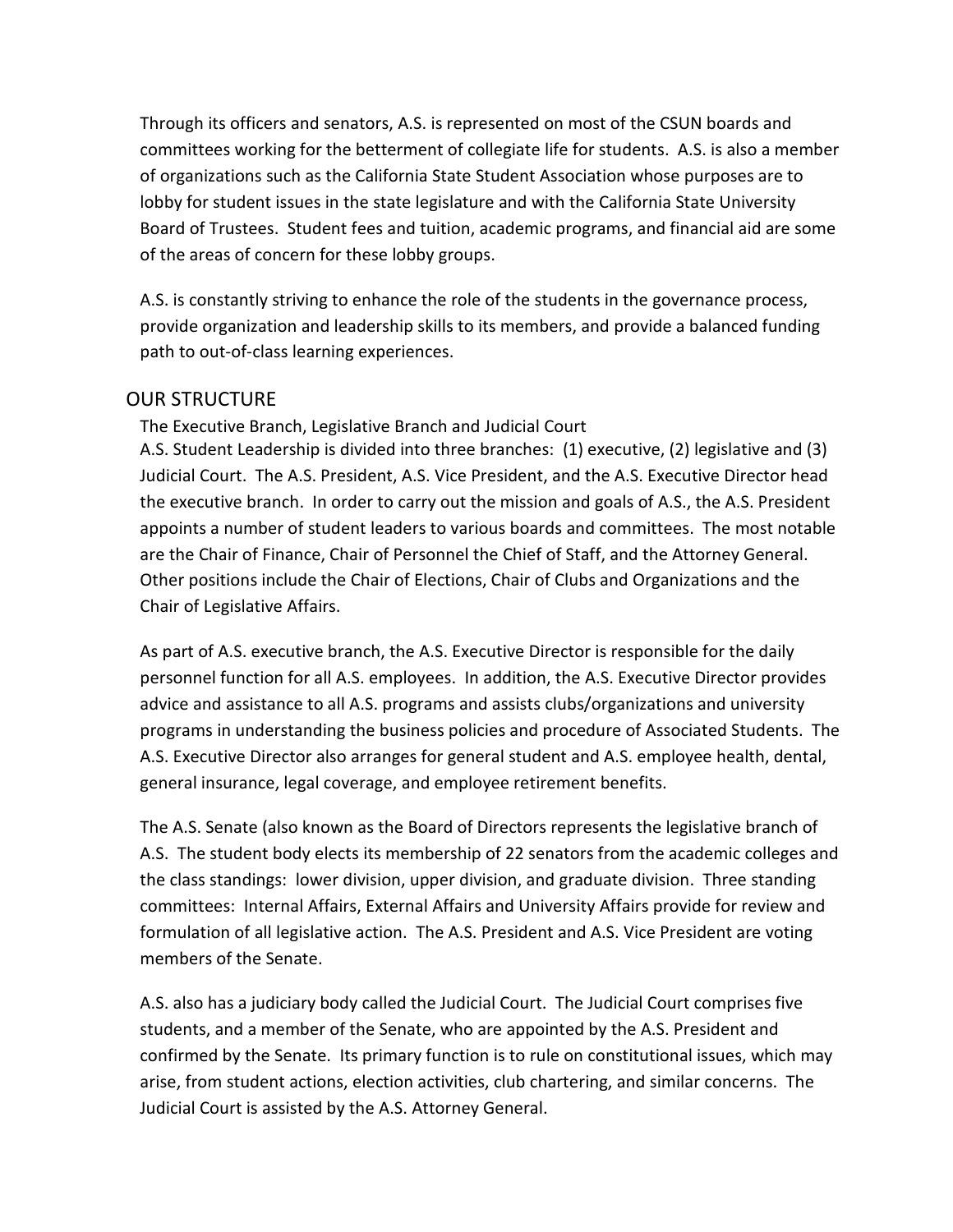# About this Personnel Manual

Two things are important to keep in mind regarding this Manual. First, this manual is intended to provide student employees with an understanding of AS's personnel policies, work rules and benefits. If you have questions about a policy or practice, please address your questions to your supervisor or AS Human Resources Manager.

Second, changes in applicable governmental regulations and/or the needs of the AS require that policies, practices and benefits change from time to time. Therefore, the AS Personnel Board and the AS Senate may amend this manual without prior notice to employees. The most current version of this manual can be found on the AS website[: http://csunas.org/students.](https://urldefense.proofpoint.com/v2/url?u=http-3A__csunas.org_students&d=DwMFaQ&c=Oo8bPJf7k7r_cPTz1JF7vEiFxvFRfQtp-j14fFwh71U&r=0jSPkavuDvp7c3pgxNuquTLYIir3lCx4wNBGmYBhyHs&m=pC70NYx7gX7YJnRvtGxeAZ5kfQ1l2GzcyE35pLVEKQI&s=t18KinejzpspNsMCvvB5vh0wTXPBLTP6ycg0yj7R040&e=)

This Manual is not an employment contract. Neither this Manual nor any other A.S. document, confers any contractual right or promise, either express or implied, for an employee to remain employed by the A.S. Nor does it guarantee any fixed terms and conditions of your employment. Your employment is not for any specific time and may be terminated at will, with or without cause and without prior notice, by the A.S. or you may resign for any reason at any time.

This Manual replaces all prior handbooks and manuals and it applies to all of our Student Employees. As a Student Employee of AS, you are required to read this Manual in its entirety, and to be familiar with the provisions of the Manual.

# <span id="page-4-0"></span>Equal Opportunity Employment Policy

AS does not discriminate against any student employee or applicant for employment on the basis of race, color, creed, religion, national origin, sex, gender, gender identity, gender expression, sexual orientation, genetic information, size, disability, medical condition, pregnancy, age, marital status, veterans' status, military status, status with regard to public assistance, or on the basis of any other legally protected category.

#### <span id="page-4-1"></span>Right to Work

As a condition of employment, every individual must provide satisfactory evidence of his or her identity and legal authority to work in the United States of America. AS complies with applicable immigration laws, including the Immigration Reform and Control Act of 1986 and the Immigration Act of 1990.

#### <span id="page-4-2"></span>Employment Eligibility Requirements

Students must be enrolled at CSUN in order to qualify for student employment with AS. Students enrolled in the Tseng College of Extended Learning are not eligible.

A CSUN student who has completed his/her coursework may continue to work as a student employee until the day before the first day of classes of the next academic semester.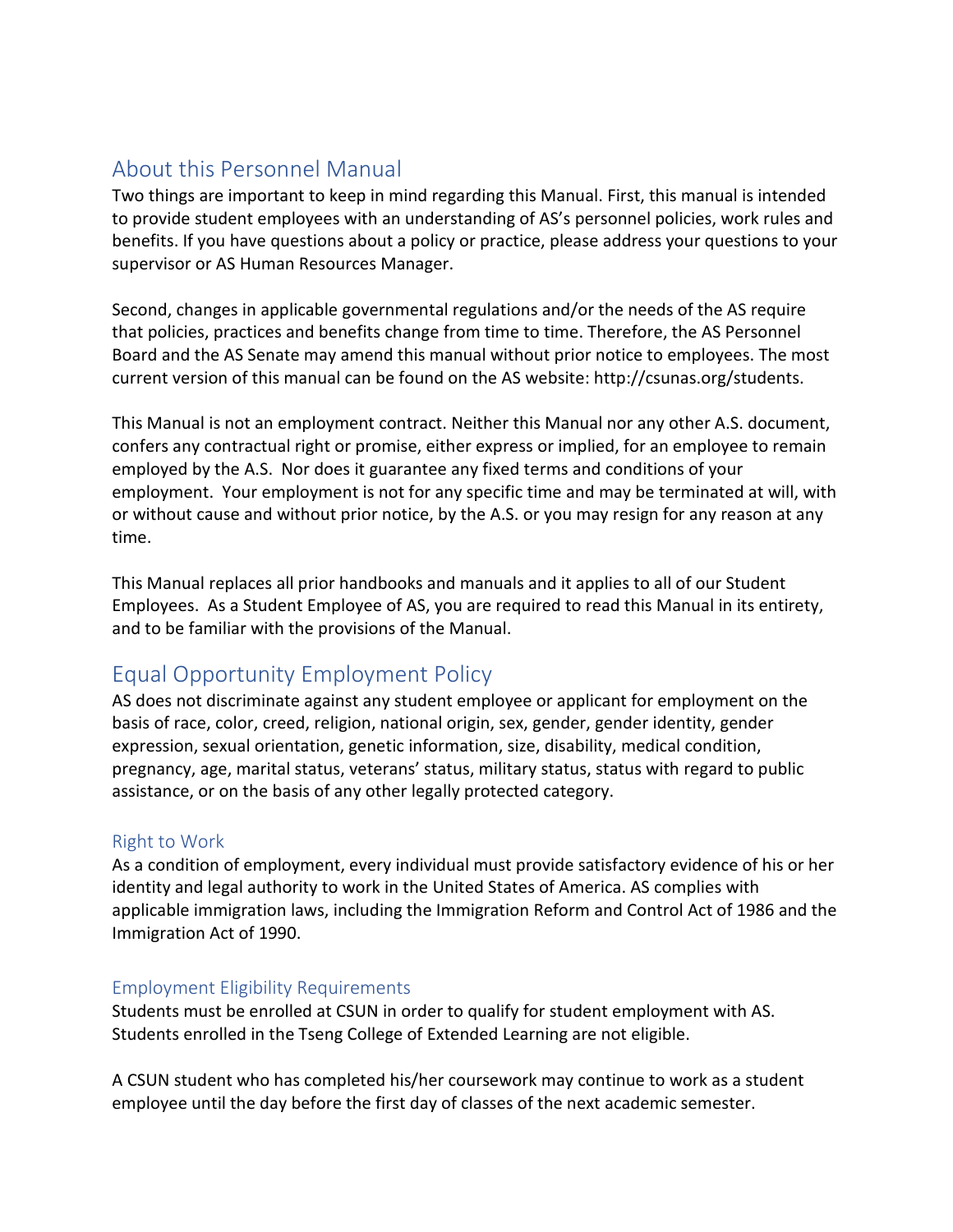#### <span id="page-5-0"></span>Background Checks

Depending on the requirements of specific departments and student employee positions, you may need to undergo a background check before starting employment. Your hiring manager will inform you if this step is a necessary part of your employment.

#### <span id="page-5-1"></span>Employment Verifications

AS has a strict policy of providing only limited information to inquiries for employment verification. The only information that AS provides is your dates of employment and your position with AS. We will not reveal your salary, although if we are asked to confirm your salary, we will only say "yes" or "no" to a particular amount. AS policy prohibits us from revealing any information about why you may have left us. However, in some instances, you may want us to reveal additional information. In those instances, we require written authorization from you, permitting us to divulge such additional information.

AS will cooperate with all lawful requests for information from authorized law enforcement or local, state, or federal agencies conducting official investigations.

# <span id="page-5-2"></span>New Employees Orientation and Training

Your immediate supervisor is responsible for ensuring that student employees receive orientation and any necessary training needed to succeed in their positions. Orientation and training may include, but not be limited to the following:

- Orientation to the Associated Students and your department
- Harassment Prevention Training
- Position duties and how your work will be evaluated
- How to perform the tasks required of your position
- Safety in the workplace including: "Injury and Work-Related Illness Prevention Program," "Hazard Communication Program," "Emergency Action Plan," and any department specific safety and emergency procedures

#### <span id="page-5-3"></span>Student Employee Performance

#### <span id="page-5-4"></span>Performance review

Student employees are evaluated through a written performance review and personal interview conducted by the supervisor based on the employee's performance in relation to their job description and principal duties/responsibilities. A satisfactory performance review does not guarantee an increase in salary, a promotion, or even continued employment. Compensation increases and the terms and conditions of employment, including job assignments, transfers, promotions, and demotions, are determined by and at the discretion of Associated Students.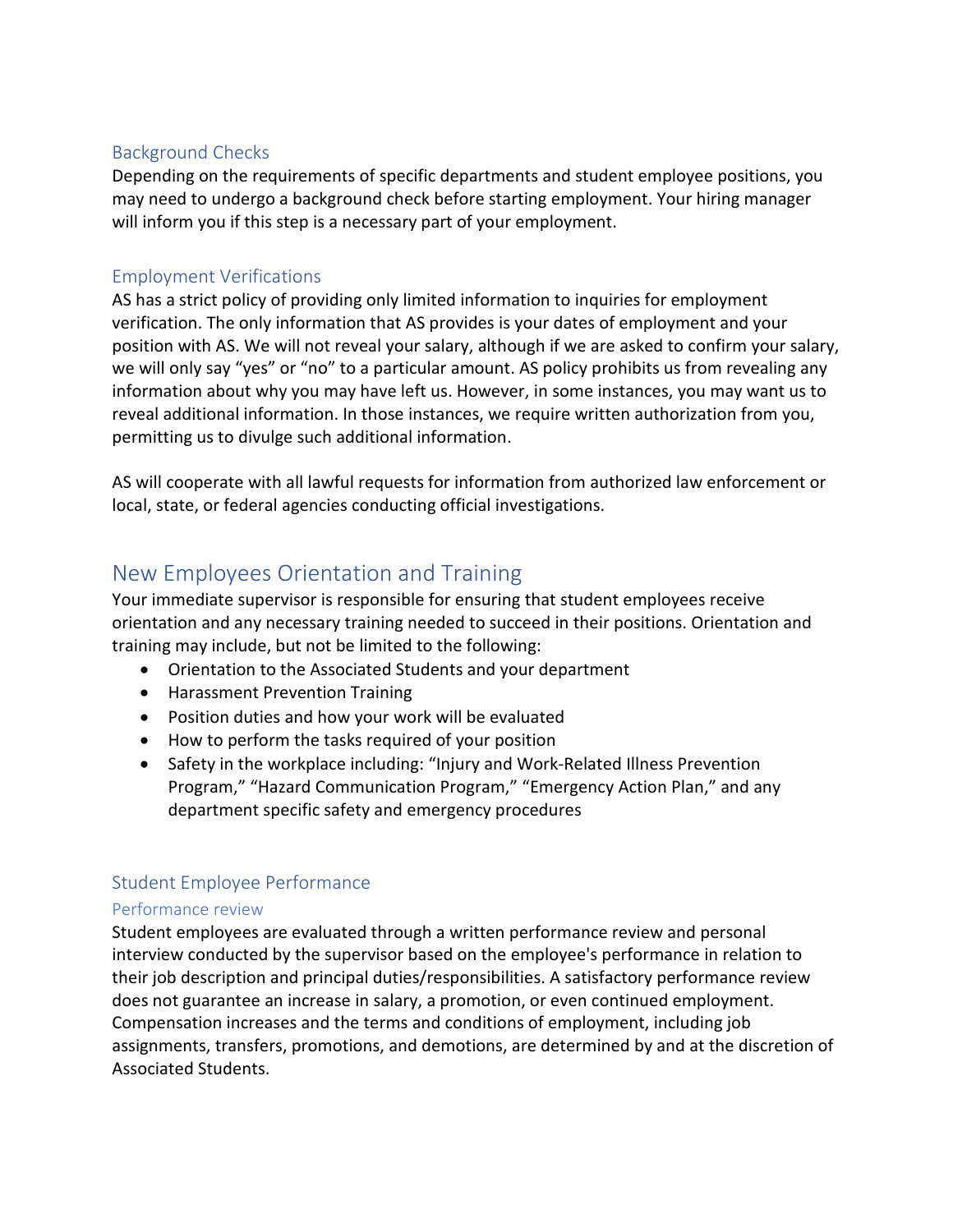#### <span id="page-6-0"></span>Performance Review Schedule

Student Employees will receive an informal mid-year review after six (6) months of employment. The purpose of the mid-year review is to evaluate the progress of the student in their position and allow for any training options or learning developments. There will be no merit increases tied to the mid-year review. A formal evaluation will occur once the student has nine to 12 months of employment. Evaluations will be conducted depending upon when you first start working and may be eligible for a merit increase.

#### <span id="page-6-1"></span>Position Classifications

All student employment positions have been assigned a hiring classification based on the function and complexity of the position, previous experience required, and comparable positions in the department.

#### <span id="page-6-2"></span>Working Hours

#### <span id="page-6-3"></span>Work Hours - Schedule

Employees are assigned a work schedule by their supervisor and are expected to begin and end their workday in accordance with their schedule. Daily and weekly work schedules may change from time to time at the discretion of AS to meet varying needs of our business. Student employees in some departments will work nights and weekend hours due to scheduling of events.

#### <span id="page-6-4"></span>Work Hours – Break Periods

Your supervisor will outline the work hours specific for your position. Student employees are given a 30-minute to 60-minute non-paid meal break when they work more than five hours. All employees must take a meal break before the start of their fifth hour of work when scheduled to work six or more hours. Student employees are also entitled to a 15-minute rest break for each four hours of work, to be scheduled by their supervisor. For compensation purposes, the work week is defined as beginning at 12:01 a.m. on Sunday and ending at midnight on Saturday, except when specified for departmental needs.

#### <span id="page-6-5"></span>Work Hours - Limitations

- Daily: A student employee may only work up to eight hours a day.
- Weekly: Student employees may work up to 20 hours per week during regular academic periods (first day of classes through final examinations period) and up to 40 hours per week during academic breaks (including summer, Winter and Spring break) if they are not enrolled in classes at CSUN during that break.

Reminder: Federal Work-Study student employees cannot earn more than their total Federal Work Study award, but may continue as a student employee for Associated Students.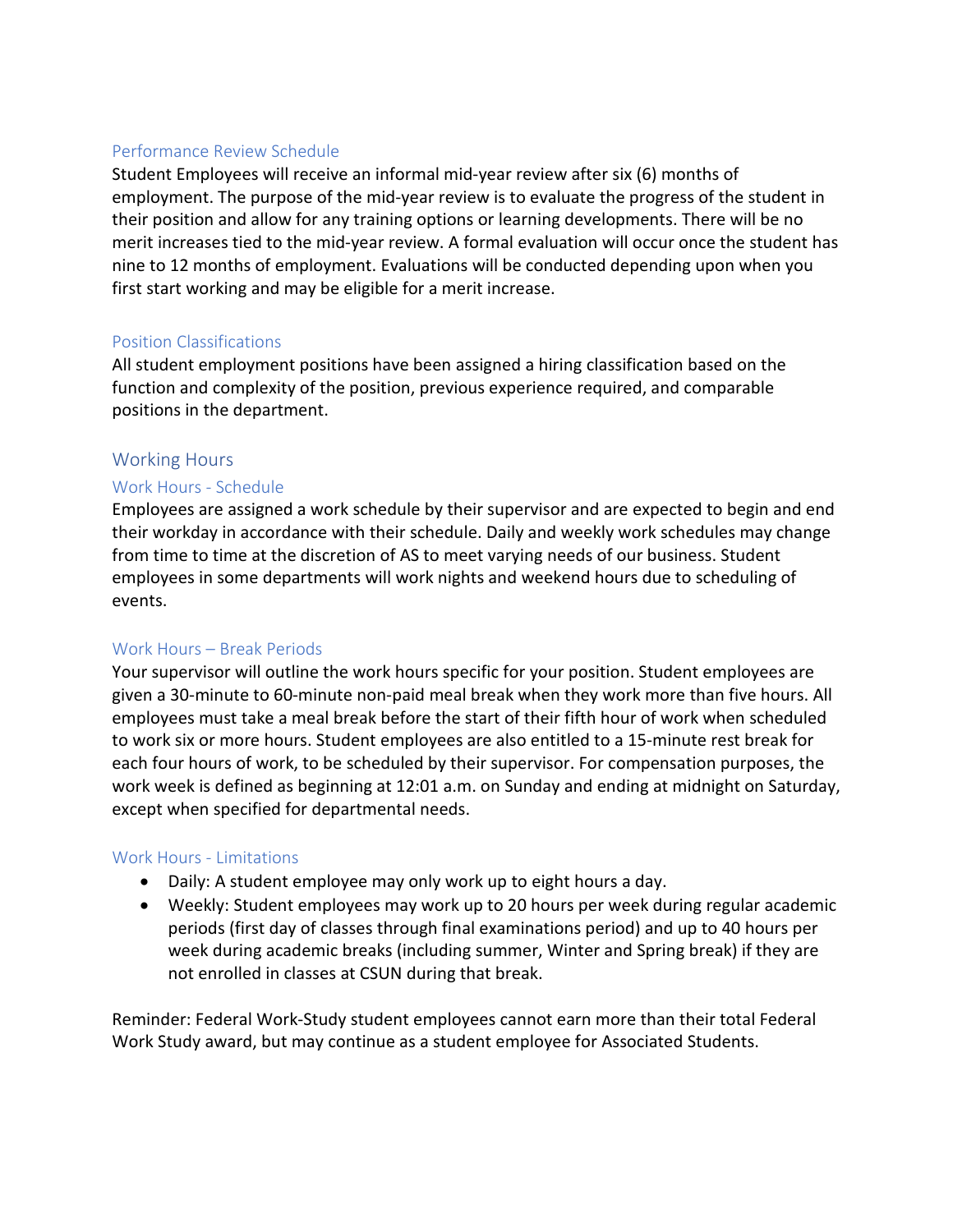#### <span id="page-7-0"></span>Punctuality and Attendance

AS expects you to report to work on a reliable and punctual basis. If you cannot avoid being late to work or are unable to work as scheduled, you must contact your supervisor at least one hour before the start of your shift.

Excessive absenteeism, early departures, or tardiness may lead to disciplinary action, up to and including termination of employment. Notifying your supervisor that you will be absent or tardy does not mean that the absence or tardiness is excused. If you are absent due to illness for three consecutive work days or more, AS reserves the right to require a doctor's certificate before you return to work. Unless other arrangements have been made, you should contact your supervisor each day that you are absent. Employees who fail to report to work without any notification to the employee's supervisor for three consecutive work days will be considered to have voluntarily terminated their employment with AS.

#### <span id="page-7-1"></span>Time Clock Procedures (GNSA)

As an employee of AS, you will be issued information to log into our payroll system, GNSA. The time and attendance system (PeoplePro) will track the hours you work each pay period. Hours recorded will be paid on the corresponding paycheck (reference biweekly payroll schedule located on www.csunas.org). Please make sure all your time entries are accurate. Notify your supervisor immediately to correct any errors on your timecard. Altering, falsifying, and tampering with time records, and recording time on another employee's time record are prohibited and subject to disciplinary action, up to and including termination of employment.

#### <span id="page-7-2"></span>Overtime Compensation

All overtime must be authorized in advance in written communication (paper, text or email) by an employee's supervisor. Working overtime without prior authorization may result in disciplinary action. Overtime must be recorded and submitted to payroll. Compensatory time is not permitted in lieu of overtime.

Generally, student employees receive overtime pay (1.5 times the regular rate of pay) after eight (8) hours in a workday and/or after forty (40) hours in a work week. Extra work (beyond twenty {20} hours per week) does not qualify for overtime pay unless it exceeds forty (40) hours per week.

#### <span id="page-7-3"></span>Student Wages

#### <span id="page-7-4"></span>Payment of Wages

Employees are paid on a biweekly basis. Paydays are every other Friday for work performed during the previous pay period ending on the Saturday before payday. When pay day falls on a holiday, every attempt will be made to have checks available on the closest working day prior to the pay day. Paychecks are available for pick-up in the Associated Students Administrative Suite, USU 100. If you have direct deposit, your pay stub will be available online.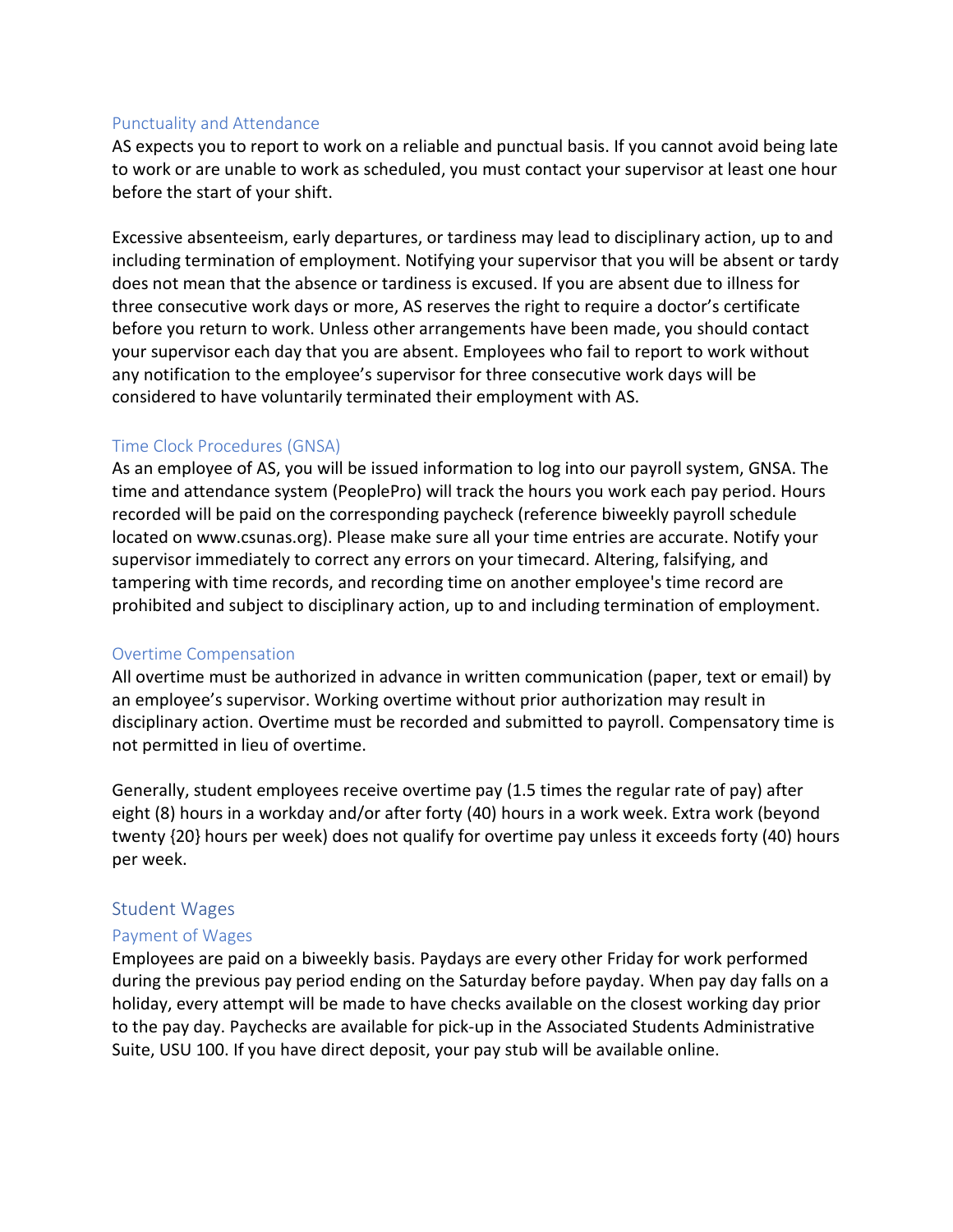#### <span id="page-8-0"></span>Payroll Deductions

A student employee may have many items deducted from your pay. These include the normal deductions for tax purposes – Federal Withholding, State withholding, and CA Disability (SDI). Since AS is classified as a 501(c) (3) non-profit corporation, student employees are exempt from FICA (Social Security/Medicare) and FUTA (Federal Unemployment tax) while they are actively enrolled at CSUN. Students covered under the FICA exemption may work in a part-time capacity, up to, but not in excess of 20 hours per week during periods when classes are in session (both undergraduate and graduate students). This restriction changes to 40 hours per week during recess periods when classes are not in session (winter and spring breaks). Summer employment is subject to FICA unless the student is taking classes here at CSUN. Graduating students may still work as a student assistant up to the beginning of the next regular semester (fall or spring).

#### <span id="page-8-1"></span>Eligibility for Unemployment and State Disability Insurance

Student Employee wages are exempt from Unemployment Insurance, per California Unemployment Insurance Code section 642. Additionally, California Unemployment Insurance Code provides that certain employees and specific types of employment are not subject to one or more of the following payroll taxes: Unemployment Insurance, Employers Training Tax, State Disability Insurance, and Personal Income Tax.

#### <span id="page-8-2"></span>Worker's Compensation Insurance

All employees are covered by A.S. Workers' Compensation Insurance. The cost of the insurance is borne by A.S. with no cost to the employee. The purpose of Workers' Compensation is to assist employees who have suffered a job-related injury or illness. If you are injured on the job or incur a work-related illness, please contact your supervisor and Human Resources Manager *immediately* and seek medical treatment and follow-up care as required. Reporting false claims or misrepresenting facts surrounding claims will result in disciplinary action, up to and including termination.

#### <span id="page-8-3"></span>Concurrent Appointments

Student employees may be concurrently employed as a Student Employee, Work-Study Student Employee, and Graduate Student Employee as long as they don't exceed a combined total of 20 hours per week during a regular semester and 40 hours per week during a semester break (if they are not enrolled in classes on campus). However, student employees may not concurrently hold a staff or lecturer/faculty position or two concurrent work-study positions

#### <span id="page-8-4"></span>Sick Leave

Student employees accrue sick leave at a rate of one hour for every 30 hours worked beginning at the employee's date of hire. Sick leave may be taken after the completion of 90 days of employment and may be taken in no less than two-hour increments. Employees must provide their Supervisor with advance notification of the need to use sick leave if foreseeable, or as soon as practicable. Employees requesting to use sick leave must complete input the time in PeoplePro.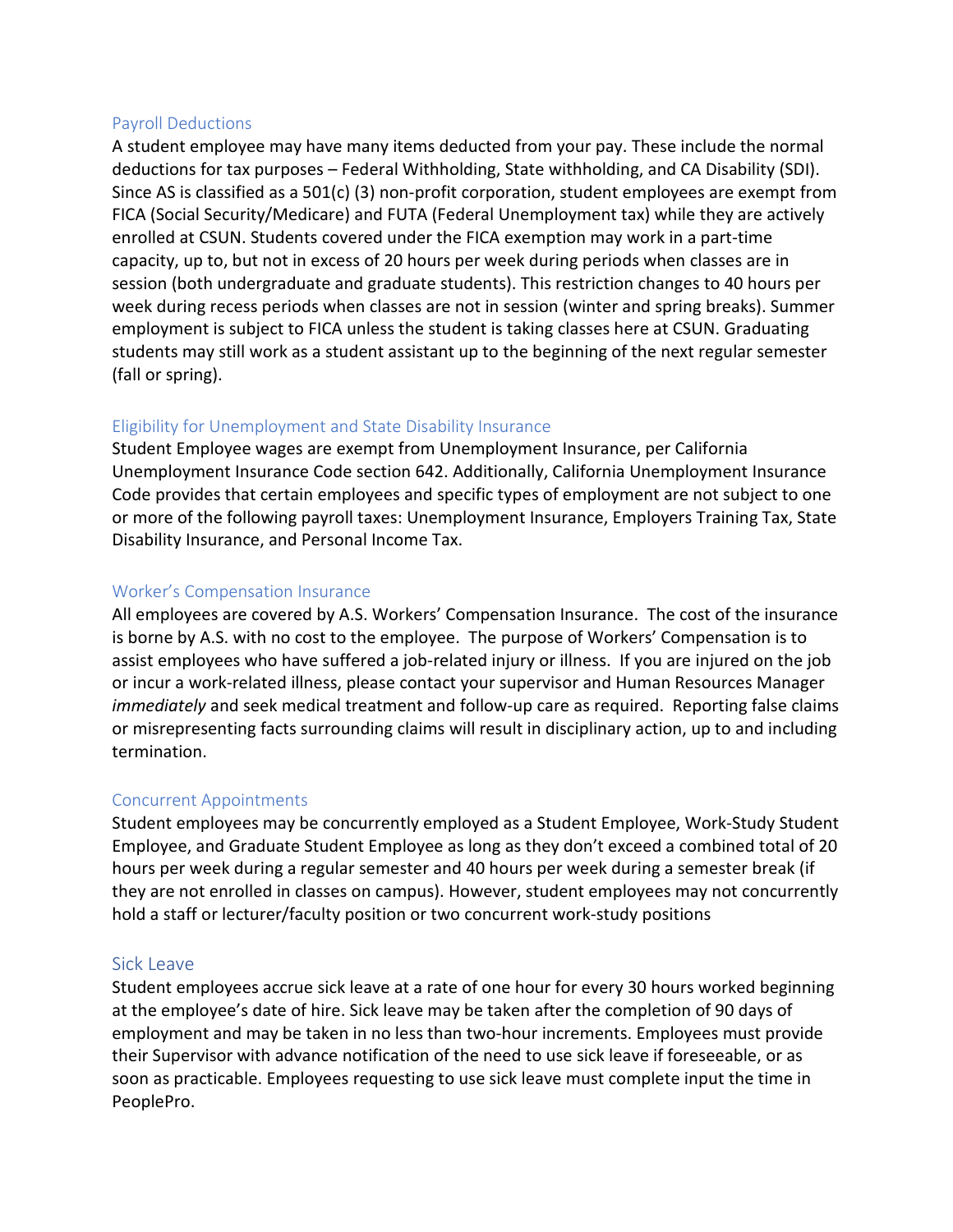Unused sick leave accrual will carry over year to year but total accrual will be capped at a maximum of 48 hours during the year. No further sick leave will be earned for the period in which the employee's sick leave is at the maximum.

### <span id="page-9-0"></span>Employee Conduct

The Associated Students, Inc. believes strongly in the ideal that students come first. It is the intention of AS to recognize and encourage high standards of performance, service, and professionalism among its elected and appointed officers, and other student leaders, volunteers and employees.

The purpose is to:

- Encourage positive employee/employer relations by providing for the fair and consistent treatment of staff;
- Ensure that all employees are aware of their obligations and the consequence of disregarding those obligations, and
- Ensure that employee misconduct is dealt with in a timely and appropriately manner.
- It is the policy of the AS that all employees conduct themselves in a professional, courteous and civil manner at all times and in all interactions. These rules apply to all employees.

#### <span id="page-9-1"></span>Employee Dress and Personal Appearance

Personal cleanliness and neatness in appearance are recognized and appreciated in all areas of employment. Although a formal dress code is not enforced, you are expected to report to work well groomed, clean, and dressed according to the requirements of your position. Some employees may be required to wear uniforms, nametags, and/or safety equipment/clothing. Please contact your supervisor for specific information regarding acceptable attire for your position. If you report to work dressed or groomed inappropriately, you may be prevented from working until you return to work well-groomed and wearing the proper attire.

#### <span id="page-9-2"></span>**Smoking**

CSUN is a smoke free, tobacco free campus. Specific information about the CSUN Clear the Air initiative can be found at [http://www.csun.edu/sites/default/files/Guidelines-Smoke-Tobacco-](http://www.csun.edu/sites/default/files/Guidelines-Smoke-Tobacco-Free-CSUN-LRC.pdf)[Free-CSUN-LRC.pdf](http://www.csun.edu/sites/default/files/Guidelines-Smoke-Tobacco-Free-CSUN-LRC.pdf)

#### <span id="page-9-3"></span>Drug and Alcohol Abuse

AS is committed to establishing and maintaining a drug-free workplace. To that end, AS prohibits the unauthorized use of drugs or alcohol, including but not limited to, the unlawful manufacture, distribution, dispensation, possession or use of alcohol or controlled substances in the workplace. An employee who violates this policy shall be subject to discipline including immediate termination.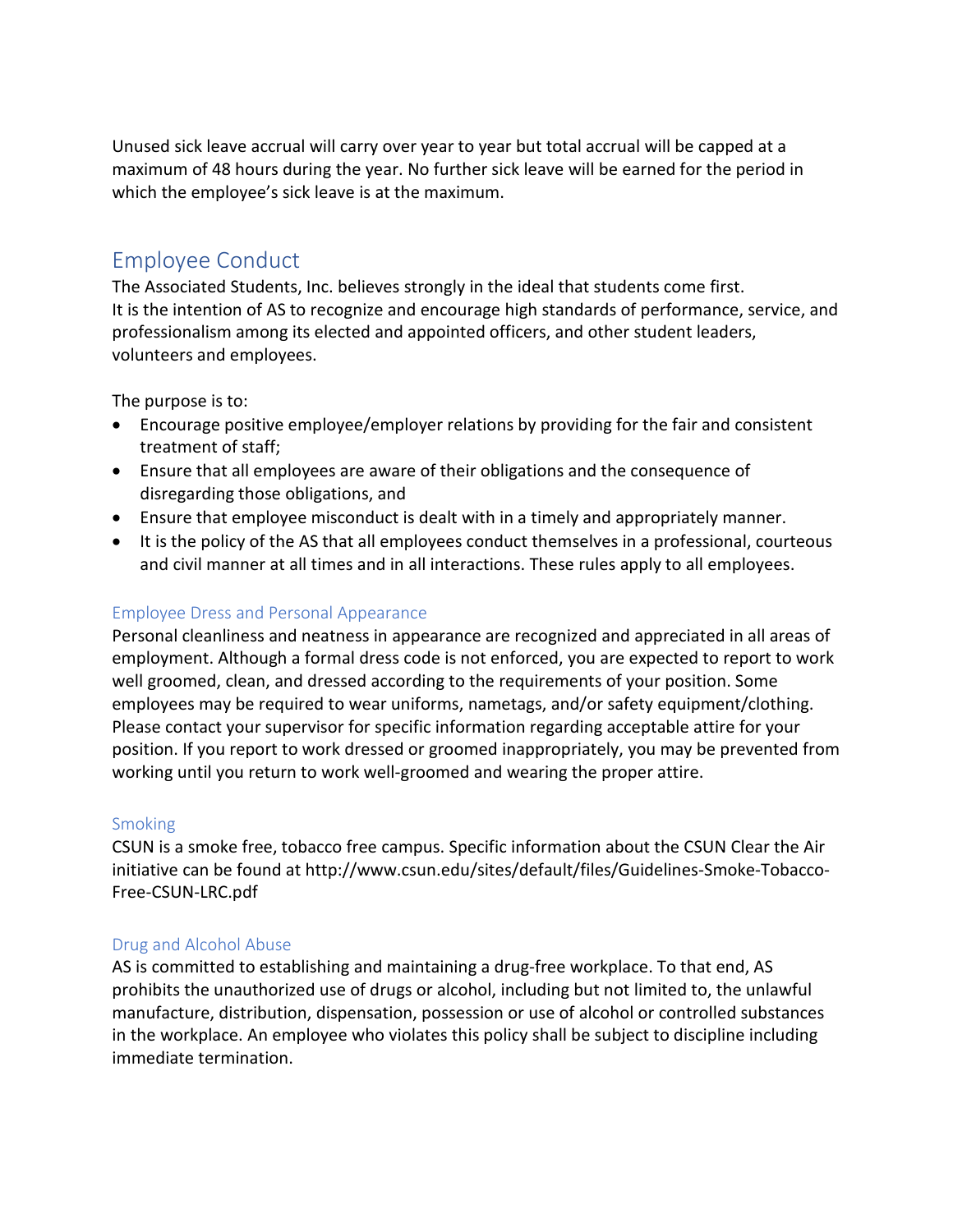#### <span id="page-10-0"></span>Use of AS Property

AS provides desks, computers, filing cabinets and other equipment for the use of its employees while at work. All such equipment and information contained therein, remains the sole property of AS. Unauthorized review, duplication, dissemination, removal, damage, or alteration of files, or other property of AS, or improper use of information obtained by unauthorized means, may be grounds for disciplinary action, up to and including termination.

#### <span id="page-10-1"></span>Keys

AS student staff may be issued keys to enter the workspace and perform prescribed duties. Supervisors are responsible of maintaining a log of keys issued to student employees, keys may not be duplicated or transferred to another individual without proper authorization.

Student employees are responsible for reporting lost keys immediately to their supervisor and file a report with CSUN Police Services. Terminating employees must return all keys before leaving.

#### <span id="page-10-2"></span>Student Employee Property

Generally, employees should refrain from bringing personal valuables to work. If it is necessary to do so, you should keep your valuables in a secure location. An employee's personal property that is brought on to AS premises may be subject to inspection. Of course, prohibited materials, including weapons, explosives, alcohol and non-prescribed drugs or medications, may not be brought on to AS premises. AS is not responsible for any articles that are lost, damaged, stolen, or destroyed while on any AS work site.

#### <span id="page-10-3"></span>Privacy and Disclosure

AS computer systems, including the use of the Internet, are provided to conduct business. All messages and other communications generated through and/or stored on AS computers are considered business records. Employees who use computer systems should understand that information stored on these systems cannot be considered confidential or private. Indeed, AS reserves the right to access or monitor any voicemail, e-mail, Internet usage or other computerstored information at any time.

#### <span id="page-10-4"></span>Prohibited Conduct

Employees are expected to treat each other with dignity and respect and to abide by certain rules of conduct, based on honesty, good taste, fairness, and safety. Conduct considered immoral, unethical, or illegal will not be tolerated by AS.

Although not intended to be a complete list of all types of prohibited conduct, the following are intended as examples the types conduct that will lead to disciplinary action, up to and including termination:

- Falsification of employment records, employment information, timecards or other AS or University records.
- Failure to observe working schedules, including rest and meal periods.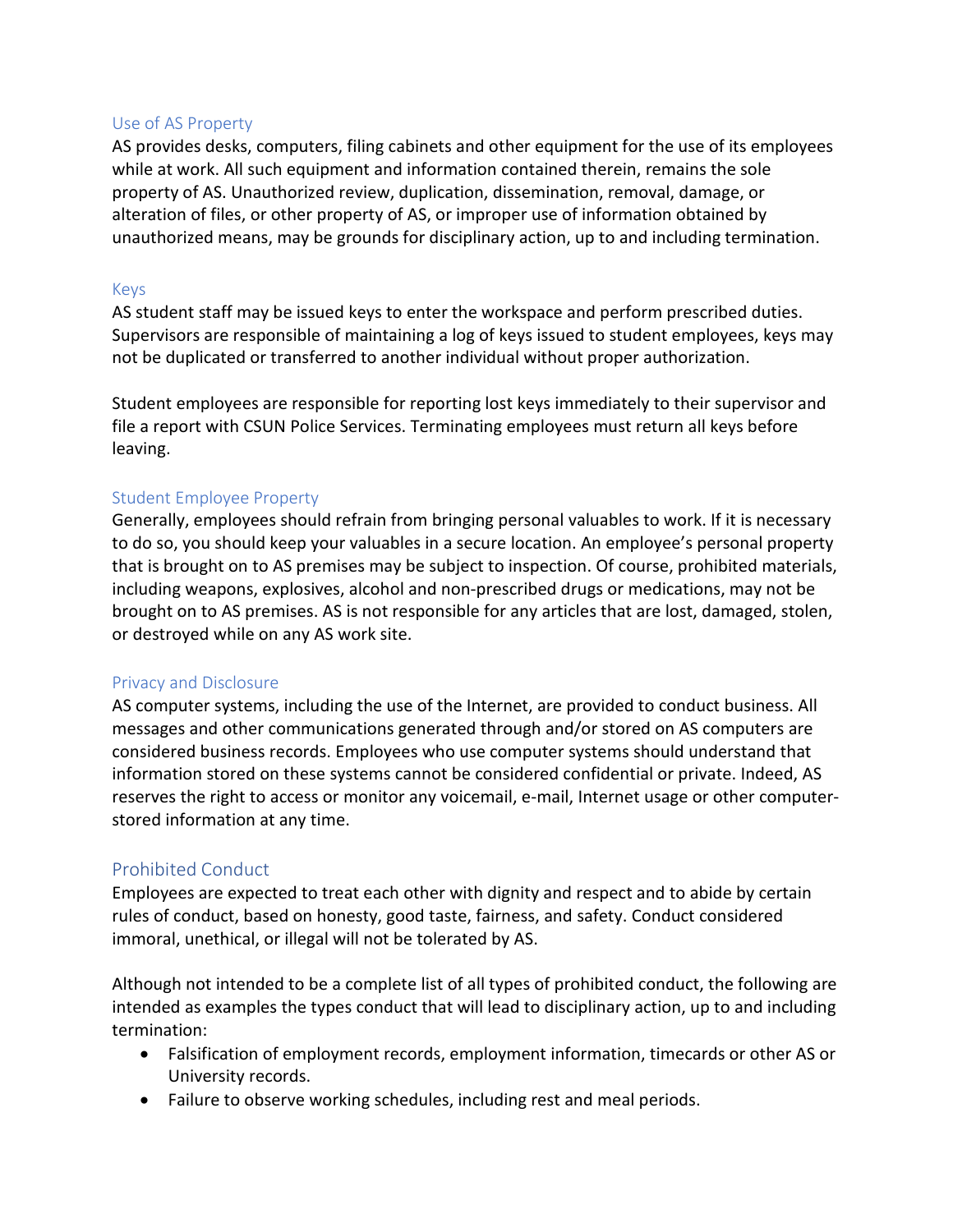- Insubordination including failure or refusal to comply with the directives or instructions of a supervisor.
- Violation of any safety, health, security or policies, rules or procedures of AS or the University.
- Theft, deliberate or careless damage or destruction of any of AS or the University's property or information.
- Carrying firearms or any other dangerous weapons while on AS or the University's premises at any time.
- Failure to follow AS policies AS outlined in this Manual or any newly instituted policies.

Discipline may be initiated for various reasons. The severity of the action generally depends on the nature of the offense and the employee's past record, and may range from written warnings to immediate dismissal. AS reserves the absolute right to initiate the form of discipline it deems to be appropriate.

#### <span id="page-11-0"></span>Employment Relationship

#### <span id="page-11-1"></span>Complaints Regarding Unlawful Discrimination

Employees must report every instance of unlawful discrimination or harassment to their Supervisor or to the Human Resources Manager, regardless of whether the harassment is sexual, racial, gender, etc. It is the intention of the AS to take whatever actions may be necessary to prevent, correct or discipline such behavior. As an employee of AS you play an important role in reporting of harassment.

#### <span id="page-11-2"></span>Reporting Procedures

To report activities that are improper or activities that create significant threats to the health and/or safety of the campus community, address the employee's concern in writing to the immediate supervisor. If the employee is not comfortable addressing the issue with the supervisor, the employee is encouraged to address the issue with the AS Human Resources Manager, AS Executive Director, or Campus Compliance Officer.

#### <span id="page-11-3"></span>Whistleblower

No individual who makes a protected disclosure or participates in an investigation may be subjected to disciplinary action. AS prohibits any and all retaliation against an employee for submitting a report or complaint of unlawful discrimination and for cooperating in any investigation.

The one exception to this policy is if the disclosure is made maliciously or is known to be false. Malicious or false allegations will be viewed as a serious disciplinary offense and may result in termination.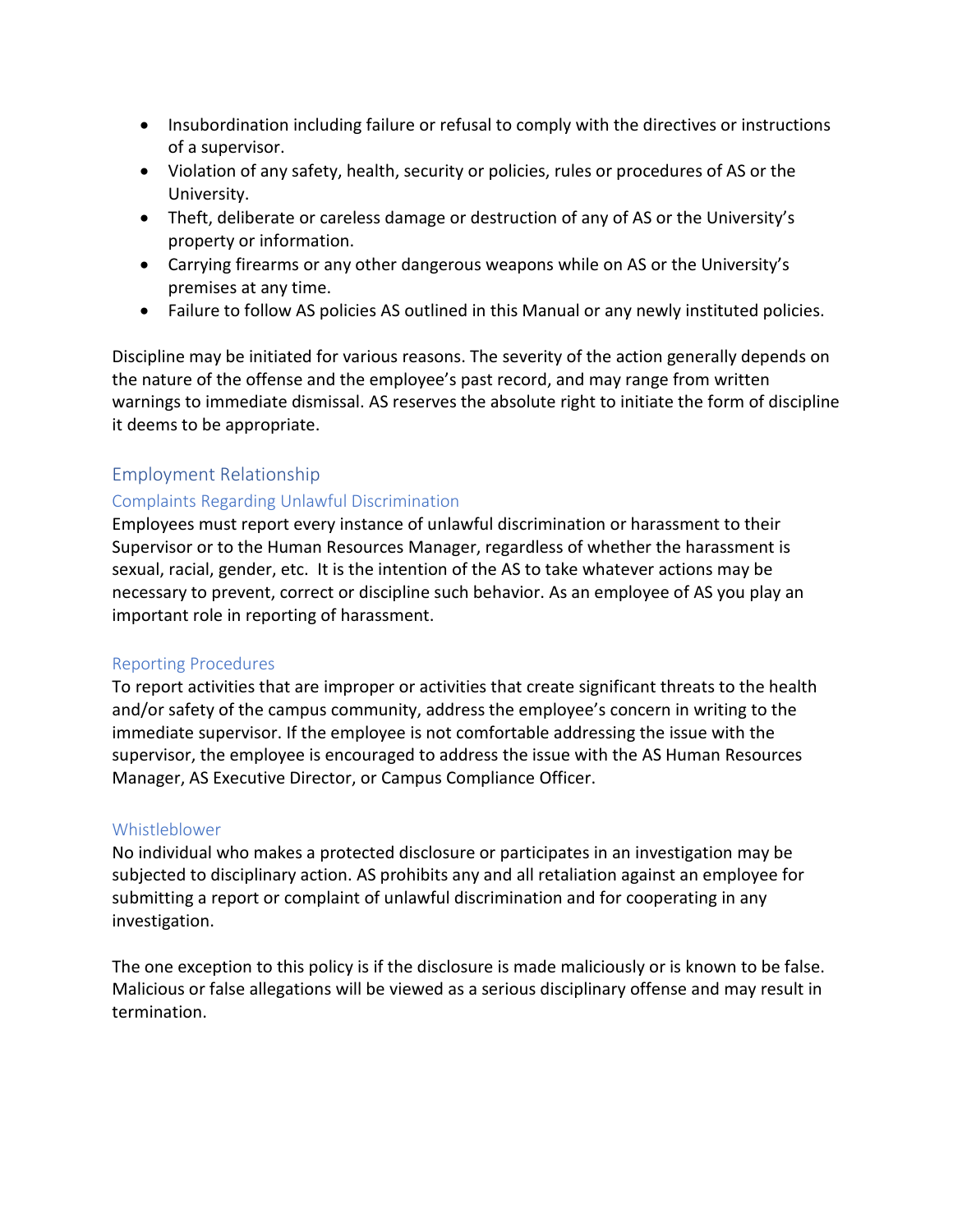#### <span id="page-12-0"></span>Operation of Vehicles

If your job requires that you drive for business on behalf of the organization, you will be required to provide a valid Driver's License and current automobile insurance before you are authorized to drive. You will also be required to pass an on-line defensive driving course and be informed of the operation of any AS vehicle you might use. In the event that the license status or driving record of any employee whose job responsibilities include driving becomes unacceptable to management or the AS insurance carrier, that employee may be restricted from driving, reassigned, suspended, or terminated, at AS discretion. Any change in license status or driving record must be reported to your supervisor immediately.

#### <span id="page-12-1"></span>Conflict of Interest Policy

Student employees are expected to conform to appropriate conflict of interest standards established by the California Education Code (section 89909-89909), however, such persons shall retain their rights and privileges as students of California State University, Northridge. Therefore, such persons shall be allowed to maintain membership in a club or organization applying for AS or USU funding as long as they are fully in compliance with conflict of interest standards, including refraining from voting on the item. Members should report such outside memberships that may produce a potential conflict of interest.

#### <span id="page-12-2"></span>Separation

A Separation Form will be completed by your supervisor prior to your last day of work. All property owned by AS (e.g., computers, keys, uniforms, identification badges) will need to be returned to your supervisor prior to your departure.

#### <span id="page-12-3"></span>Voluntary Separation

Resignation, with or without notice, is voluntary separation. Two (2) weeks' written notice of resignation indicating the effective date is requested whenever possible for all employees. If your notice of resignation is received 72 hours or more from your final date, you will receive your final paycheck on the last day worked. If the notice is less than 72 hours, you will receive your final check 72 hours after notice.

#### <span id="page-12-4"></span>Involuntary Separation

As an at-will employer, AS reserves the right to end the employment relationship at any time, with or without cause or notice. In the event your employment is terminated, your final paycheck will be provided to you on the date of termination.

#### <span id="page-12-5"></span>Reductions in Workforce

When AS determines that a reduction in force is necessary, the decision about which positions will be retained will be determined by AS management in its sole discretion.

#### <span id="page-12-6"></span>Exit Interviews

Employees may be asked to participate in a voluntary exit interview. This will provide closure to employment with AS and will allow AS to ensure that it has resolved various administrative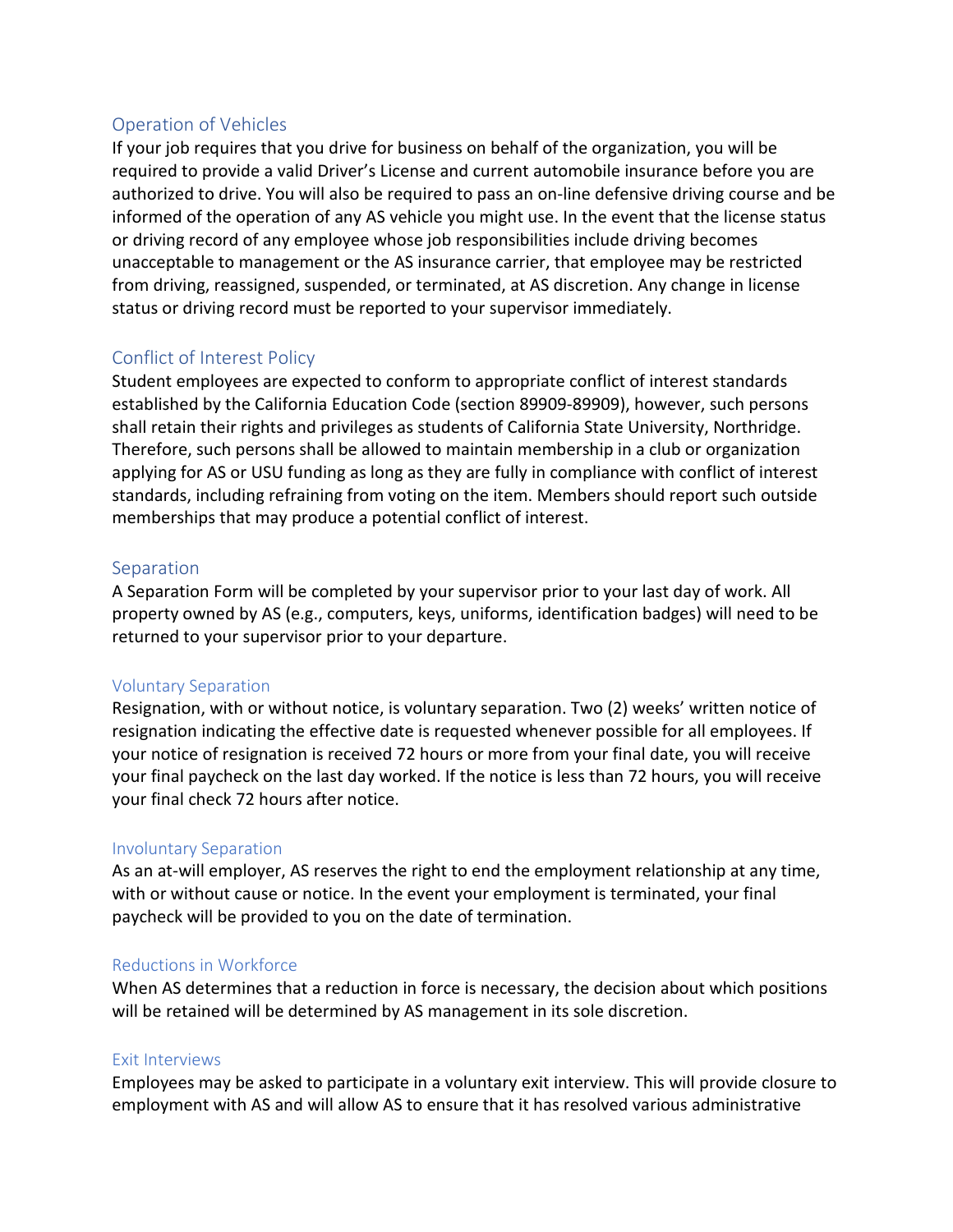matters, answered any questions, and listened to any of the employee's comments or ideas about improving AS operations.